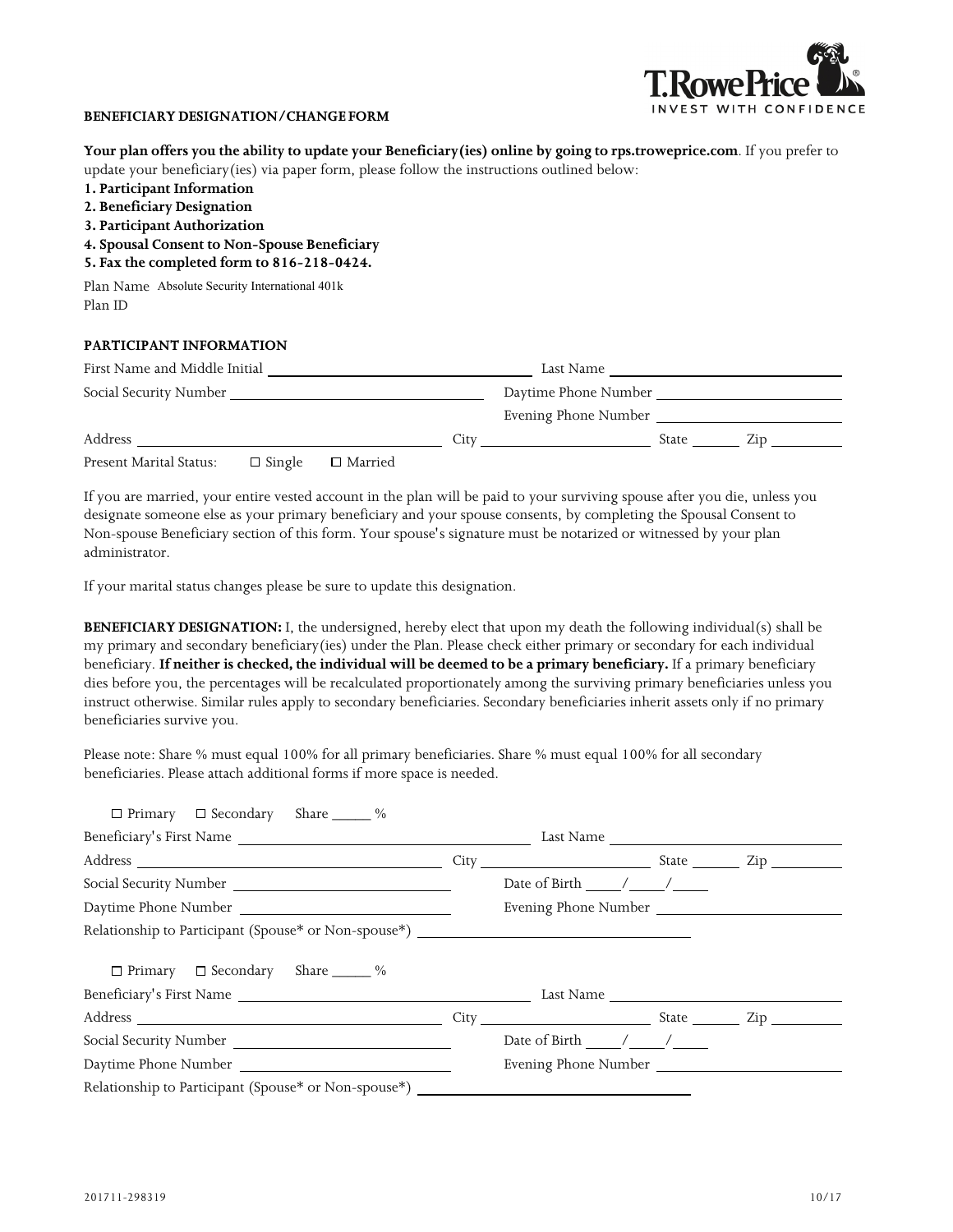| $\Box$ Primary $\Box$ Secondary Share ______ %                                                                                                                                                                                |                                                                                                                                                                                                                                       |                                                |  |  |
|-------------------------------------------------------------------------------------------------------------------------------------------------------------------------------------------------------------------------------|---------------------------------------------------------------------------------------------------------------------------------------------------------------------------------------------------------------------------------------|------------------------------------------------|--|--|
|                                                                                                                                                                                                                               |                                                                                                                                                                                                                                       |                                                |  |  |
|                                                                                                                                                                                                                               |                                                                                                                                                                                                                                       |                                                |  |  |
|                                                                                                                                                                                                                               |                                                                                                                                                                                                                                       | Date of Birth $\frac{1}{\sqrt{1-\frac{1}{2}}}$ |  |  |
|                                                                                                                                                                                                                               |                                                                                                                                                                                                                                       |                                                |  |  |
| Relationship to Participant (Spouse* or Non-spouse*) ___________________________                                                                                                                                              |                                                                                                                                                                                                                                       |                                                |  |  |
| Check here if additional forms are attached $\Box$                                                                                                                                                                            |                                                                                                                                                                                                                                       |                                                |  |  |
| *A spouse is any individual who is your spouse under federal law.                                                                                                                                                             |                                                                                                                                                                                                                                       |                                                |  |  |
| PARTICIPANT AUTHORIZATION                                                                                                                                                                                                     |                                                                                                                                                                                                                                       |                                                |  |  |
| Any election I have made on this form revokes all prior designations with respect to this plan.                                                                                                                               |                                                                                                                                                                                                                                       |                                                |  |  |
|                                                                                                                                                                                                                               |                                                                                                                                                                                                                                       |                                                |  |  |
| <b>SPOUSAL CONSENT TO NON-SPOUSE BENEFICIARY</b><br>(Please complete if a non-spousal beneficiary is elected as a primary beneficiary)                                                                                        |                                                                                                                                                                                                                                       |                                                |  |  |
| the right to receive my spouse's entire vested account in the plan after my spouse dies. I voluntarily waive that right and<br>consent to the beneficiary(ies) designated by my spouse on this form. I understand that:       |                                                                                                                                                                                                                                       |                                                |  |  |
| of me.                                                                                                                                                                                                                        | 1. If I do not sign this consent my spouse's vested plan account will be paid to me after my spouse dies.<br>2. By signing this consent, the beneficiary (ies) designated by my spouse will receive my spouse's plan benefits instead |                                                |  |  |
| without again getting my consent.                                                                                                                                                                                             | 3. This consent applies only to the beneficiary(ies) designated on this form. My spouse may not change beneficiaries                                                                                                                  |                                                |  |  |
|                                                                                                                                                                                                                               | 4. I do not have to sign this consent. However, once I do, I cannot revoke my consent.<br>5. This consent has no application to the benefits that begin during my spouse's lifetime.                                                  |                                                |  |  |
|                                                                                                                                                                                                                               | 6. My signature must be witnessed by a notary public for my consent to be effective.                                                                                                                                                  |                                                |  |  |
| Notarization of Spouse's Signature                                                                                                                                                                                            |                                                                                                                                                                                                                                       |                                                |  |  |
|                                                                                                                                                                                                                               |                                                                                                                                                                                                                                       |                                                |  |  |
|                                                                                                                                                                                                                               |                                                                                                                                                                                                                                       |                                                |  |  |
|                                                                                                                                                                                                                               | (Notary Seal)                                                                                                                                                                                                                         |                                                |  |  |
| Date                                                                                                                                                                                                                          |                                                                                                                                                                                                                                       |                                                |  |  |
|                                                                                                                                                                                                                               |                                                                                                                                                                                                                                       |                                                |  |  |
| My Commission Expires                                                                                                                                                                                                         |                                                                                                                                                                                                                                       |                                                |  |  |
| Spouse's Signature Spouse Spouse Spouse Spouse Spouse Spouse Spouse Spouse Spouse Spouse Spouse Spouse Spouse Spouse Spouse Spouse Spouse Spouse Spouse Spouse Spouse Spouse Spouse Spouse Spouse Spouse Spouse Spouse Spouse |                                                                                                                                                                                                                                       |                                                |  |  |
|                                                                                                                                                                                                                               |                                                                                                                                                                                                                                       |                                                |  |  |

## **ADDRESS CHANGE**

**Terminated, Retired, or Disabled Participants:** Please be aware that if the address provided on this form is different from the address on your statement this request must contain a signature guarantee. A signature guarantee can be obtained from a financial institution (commercial bank, savings bank, credit union, or broker-dealer) that participates in one of the Medallion signature guarantee programs. We will change your address as indicated on this distribution form. All correspondence for your account will then be sent to the new address. If this form requires a signature guarantee, the original form must be mailed to us for processing at one of the addresses listed below.